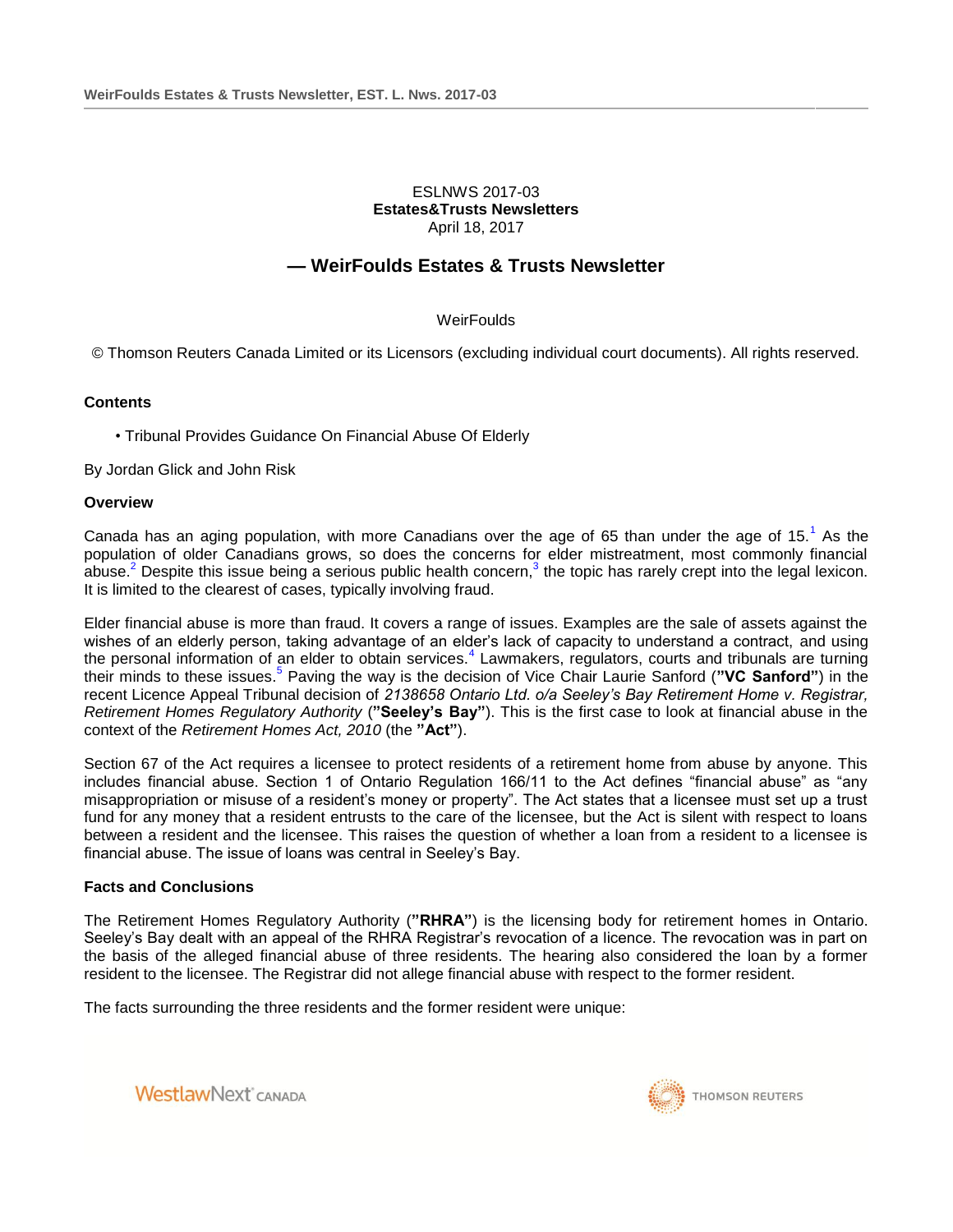(1) The former resident had offered to grant the licensee a second mortgage. The resident had a lawyer and was fully competent. VC Sanford noted that the resident had the protection of independent legal advice and a written mortgage with a rate that was not unduly low. VC Sanford would not have characterized these circumstances as financial abuse.

(2) Residents 1 and 2 were a couple. Over a 25-30 year friendship with the licensee, they had come to regard him as a son. When he came to them in need of money, they offered a loan in the form of prepaid rent. This was their idea. There was nothing in writing with respect to the loan. There was no security. No interest was payable, and the couple would not have accepted it in any case. They did not have a lawyer. The licensee counted the loans toward rent. The licensee had paid off the loan at the time of the hearing.

VC Sanford found that the licensee did not financially abuse these residents. She noted that the benefit of the loan was "a matter of friendship and faith". Neither resident felt abused. VC Sanford observed that, "these are trade-offs that people who are competent to manage their own affairs ought to be allowed to make, whether they are protected under the Act or not". Although VC Sanford did not consider the acceptance of the loan abusive, she did find that it showed a lack of integrity that falls below the standards expected of licensees.

(3) Resident 3 lived at the home for six years before passing away prior to the hearing. She was capable and managed her own finances and care decisions until her death. She had no close family. At some point, the licensee began approaching her for money, which he applied to her rent. The licensee continued to borrow money beyond the amount of prepaid rent. There was nothing in writing about the loan and no record of the prepaid rent. There was no interest. Resident 3 did not have a lawyer to advise her about the loans or prepaid rent.

The resident's health started to deteriorate in 2016. She worried that her care needs would increase and she would not have the money to pay for more care and expenses, because of the money she advanced to the licensee. She was concerned about the lack of paperwork for the loan, and that she had lost track of the money owing to her. She worried about the fact that the licensee took no action when she approached him about repaying the loans. After the resident died, the loans were still outstanding. The amount outstanding was in dispute at the hearing.

VC Sanford found that the licensee subjected Resident 3 to financial abuse. She noted that the loans were interest free, and that the licensee applied them to his use and did not repay them on request. To VC Sanford, this was "misappropriation" of resident money under the Act.

As with Residents 1 and 2, VC Sanford found that the loans raised serious concerns about the licensee's ability to operate the home with honesty and integrity. In doing so, she noted the resident's dependency on the home. She also noted that the licensee placed the resident at risk of harm and caused her harm. The risk was not being able to pay for treatment or devices, or long-term care. The harm was the effect on her peace of mind.

## **Financial Abuse in Congregate Care**

VC Sanford's findings relied in part on expert opinion evidence. The evidence related to the risks that the elderly face with respect to financial abuse, both generally and in the congregate care setting. The normal process of aging affects the ability to make financial decisions and to avoid contexts that may lead to abuse. Even a mild decline in cognitive function links to poor financial decision making. In a retirement home setting, the elderly may face greater risk of abuse as they are dependent on the operator for housing, safety and care. This dependency creates an expectation of trust between the resident and the operator. The risk of financial abuse increases where there are factors that increase this dependency. These factors include lack of mobility, visual impairment, non-use



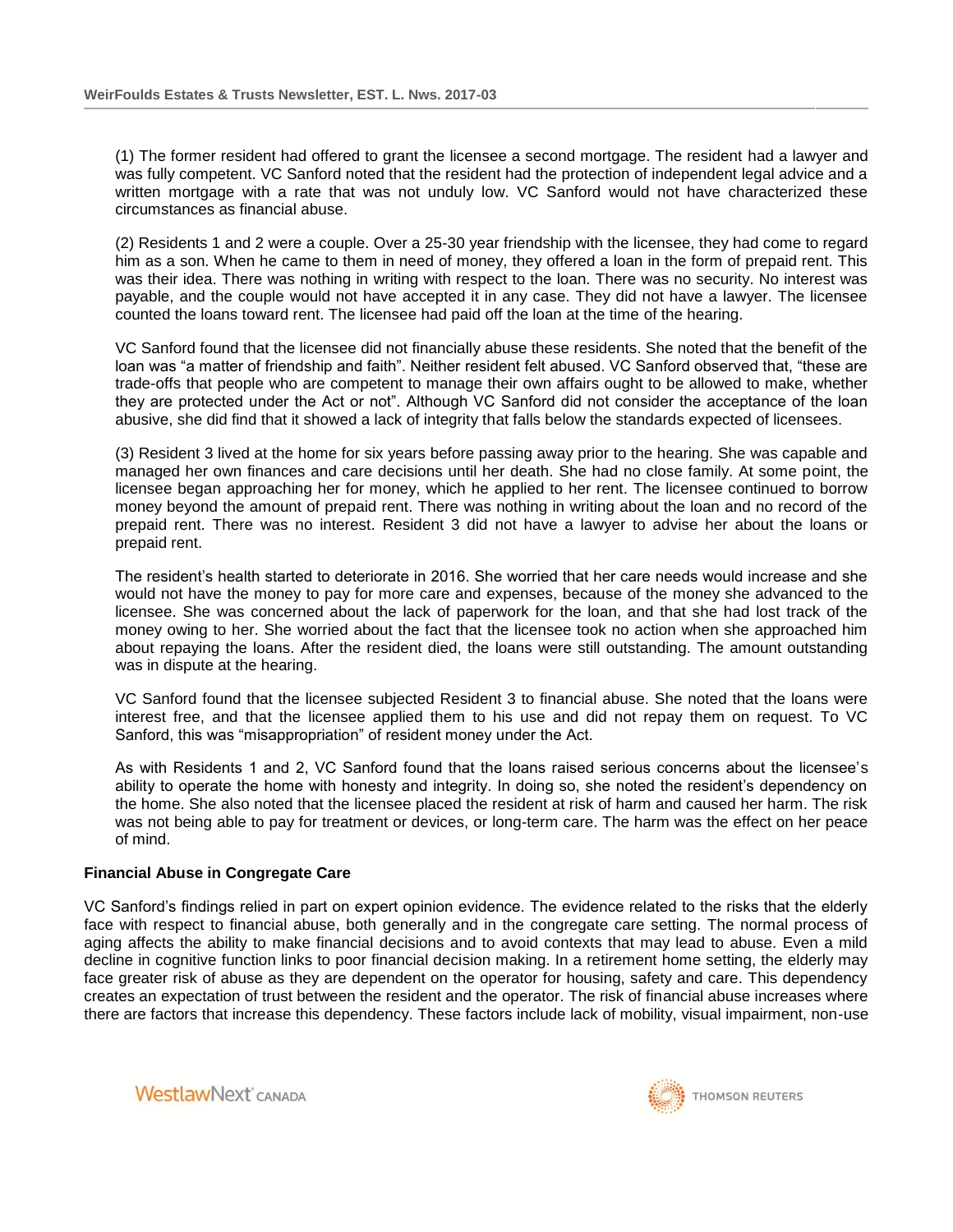of social services, and being without a spouse or friend. VC Sanford reviewed these factors and observed that the most prudent practice would be for a retirement home operator to avoid taking loans from residents.

VC Sanford acknowledged the expert's view that aging alone is not necessarily a risk factor for financial abuse. Where a retirement home resident is competent, the question of financial abuse will depend on the circumstances. VC Sanford did not find abuse where a competent resident gave a loan as a matter of friendship and faith. The view that regulation should not unduly constrain the choice of a competent senior is in keeping with the Law Commission of Ontario's 2012 report, "A Framework for the Law as it Affects Older Adults".<sup>6</sup> The Law Commission warned that the association of older adults with vulnerability may lead to paternalism.<sup>7</sup> In a similar vein, the Quebec Human Rights Tribunal speaks of "the need to balance the protection of aged persons against exploitation, on the one hand, and the scrupulous need to respect their autonomy in exercising their civil rights, on the other hand".<sup>8</sup> VC Sanford appeared to be seeking that balance. Although this interpretation only goes so far, given that she concluded that the loan arrangements showed a lack of integrity which alone would form a basis for revoking the retirement home licence.

## **Conclusion**

VC Sanford is among the first adjudicators to tackle the issue of financial abuse of older adults in congregate care. Here are four key lessons to take from Seeley's Bay:

1. Seniors in congregate care face a higher risk of financial abuse because of their dependency and factors that increase it. For this reason, it is prudent practice for operators to avoid taking loans.

2. Seniors who are capable of managing their affairs ought to be able to make their own choices about what they do with their money, whether there are rules to protect them or not. The question of financial abuse will depend on the circumstances.

3. Financial abuse under the Act does not require a resident to feel victimized or abused, nor does it require harm to the resident.

4. Where there is a loan between a capable resident and an operator, formal steps to protect the resident may lessen concerns about financial abuse or meeting license standards. These steps include independent legal advice, a fair rate of interest, and written records.

#### Footnotes

- 1 <www.statcan.gc.ca/daily-quotidien/150929/dq150929b-eng.htm>
- $2$  Pillemer, Burnes, Riffin & Lachs, M.S. (2016). Elder abuse: Global Situation, Risk Factors and Prevention Strategies. *The Gerontologist,* 56, S194-S205. doi:10.1093/geront/gnw004.
- $3$  Hall, Karch & Crosby (2016), Elder Abuse Surveillance: Uniform Definitions and Recommended Core Data Elements, version 1.0, National Center for Injury Prevention and Control; Living Well, Living Longer (2012). Report submitted to Minister of Health and Long-Term Care to Inform a Seniors Strategy for Ontario.
- <sup>4</sup> National Center for Injury Prevention and Control, *Elder Abuse Surveillance* (Atlanta: 2016) at 35.
- <sup>5</sup> By way of example, the Ontario Securities Commission has struck a Seniors Expert Advisory Committee to look at the issue <www.osc.gov.on.ca/en/NewsEvents\_nr\_20160907\_osc-announces-seniors-expert-advisory-committee.htm>
- 6 Law Commission of Ontario, A Framework for the Law as it Affects Older Adults (Toronto: 2012)



**WestlawNext** CANADA